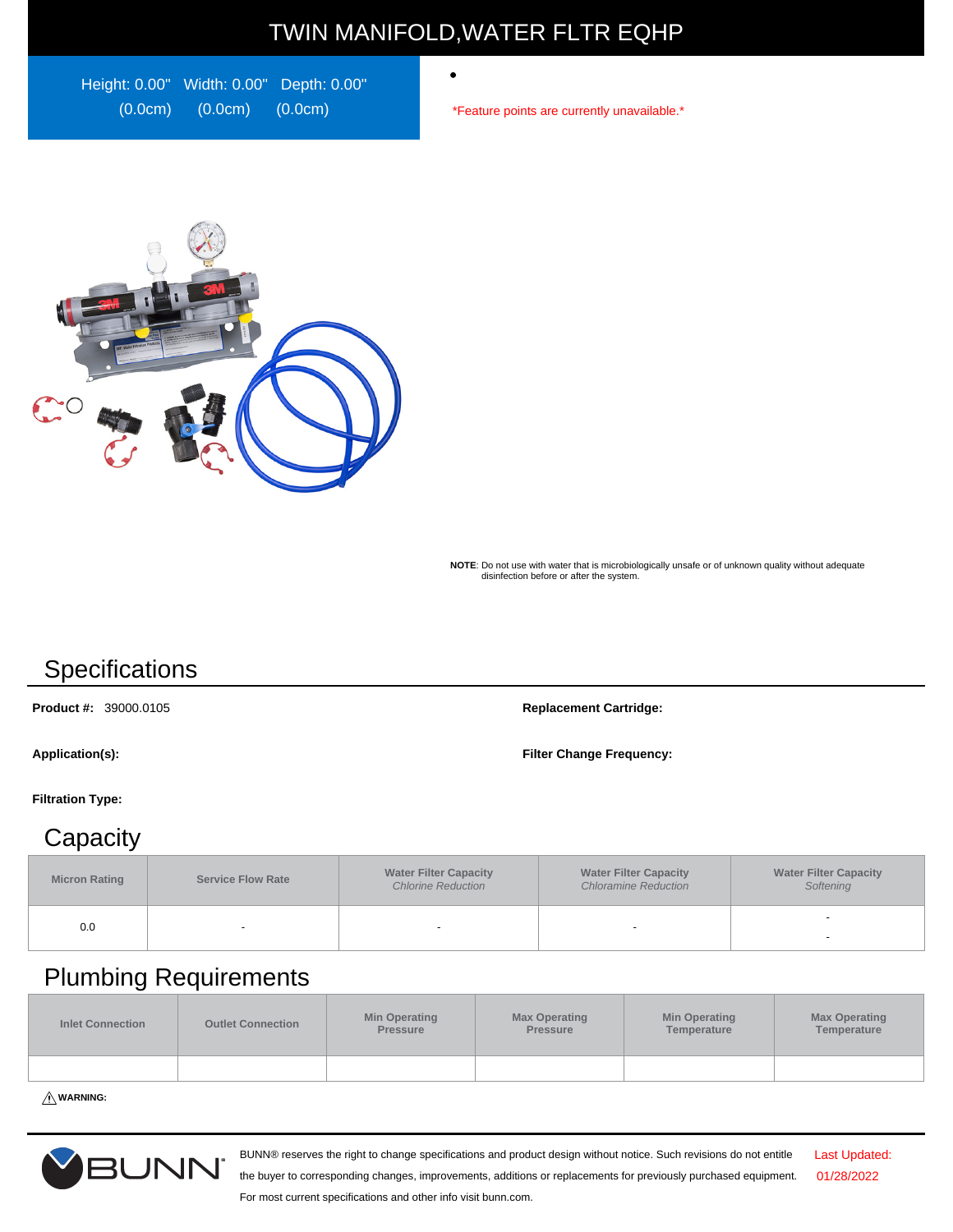| <b>Dimensions of Filter System</b><br>(filter head with filter cartridge) |        |       | <b>Installed Dimensions</b><br>(Installation with wall mounting) |        |        | <b>Cartridge Dimensions</b><br>(filter cartridge only) |        |       |       |
|---------------------------------------------------------------------------|--------|-------|------------------------------------------------------------------|--------|--------|--------------------------------------------------------|--------|-------|-------|
|                                                                           | Height | Width | Depth                                                            | Height | Width  | Depth                                                  | Height | Width | Depth |
| English                                                                   | $\sim$ |       |                                                                  |        | $\sim$ |                                                        |        |       |       |
| <b>Metric</b>                                                             |        |       |                                                                  | -      | $\sim$ |                                                        |        |       |       |

| Weight        |           |                | <b>Shipping</b>          |        |                          |           |                          |
|---------------|-----------|----------------|--------------------------|--------|--------------------------|-----------|--------------------------|
|               | Dry       | Wet            | Height                   | Width  | Depth                    | Weight    | Volume                   |
| English       | $0.0$ lbs | $0.0$ lbs      | $\overline{\phantom{a}}$ | $\sim$ | $\overline{\phantom{0}}$ | 7.218 lbs | $\overline{\phantom{a}}$ |
| <b>Metric</b> | $\sim$    | $\blacksquare$ |                          | $\sim$ | $\overline{\phantom{0}}$ | 3.274 kgs |                          |

WARRANTY: BUNN High Performance Water Filtration Solutions Systems by BUNN® (excluding water filters and water treatment replacement cartridges) are covered by a limited<br>manufacturer's recommendations outlined in the filt See printed warranty for full details. BUNN will provide a copy of the warranty upon request.



BUNN® reserves the right to change specifications and product design without notice. Such revisions do not entitle

Last Updated: 01/28/2022

For most current specifications and other info visit bunn.com.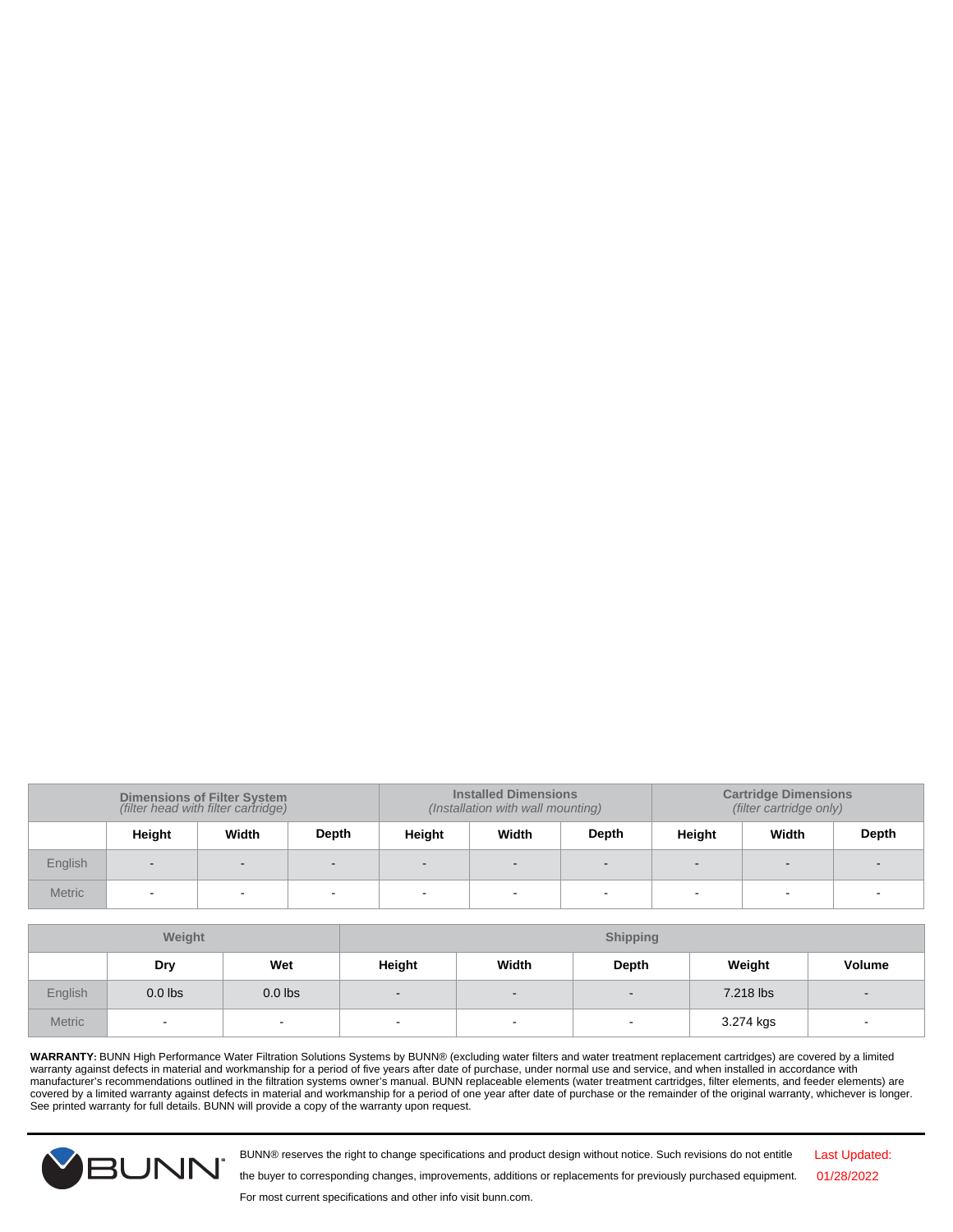\*Related Products selections are currently unavailable. Please contact your sales representative to find out more information.\*



BUNN® reserves the right to change specifications and product design without notice. Such revisions do not entitle the buyer to corresponding changes, improvements, additions or replacements for previously purchased equipment. For most current specifications and other info visit bunn.com. Last Updated: 01/28/2022